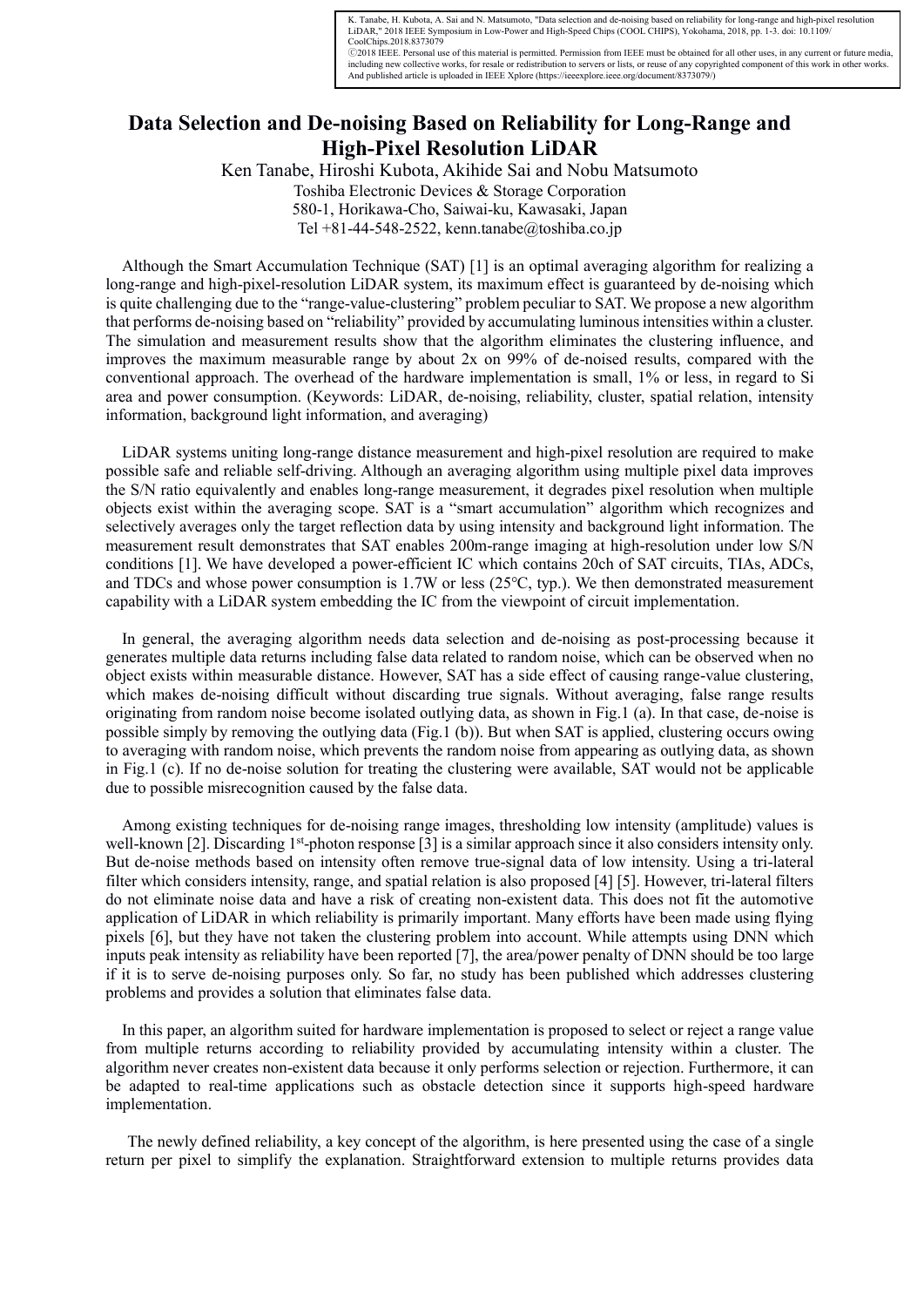selection capability. A cluster of pixels i is defined as a set of neighboring pixels j whose range value is close to that of pixel i, as shown in Fig. 2. Here, a neighbor means pixels within a scope of accumulation. Fig.3 shows the relation of intensity L and cluster size N with various simulated range images, assuming the accumulation scope is sufficiently large. This figure has four thin lines corresponding to relations in cases where the success rates are 0%, 70%, 80%, and 90%. "Success rate 0%" means that no object is detected at the pixel level, as in the sky area. Since lines move toward the upper right as the success rate increases, reliability should become higher with an increase of intensity or cluster size. The bold line indicates a line of  $L^2 \times N \approx$ const, whose tendency roughly represents simulated relations. Thus, considering  $\sqrt{const}$  as the first definition of reliability  $R1_i$ , in terms of intensity  $L_i$  (average intensity / accumulation size) and range  $D_i$  and accumulation scope  $A$ ,  $R1_i$  is given by

$$
R1_i = L_i \times \sqrt{N_i}, N_i = \sum_{j \in A} p(i, j), p(i, j) = \begin{cases} 1, & |D_j - D_i| \le k \\ 0, & |D_j - D_i| > k \end{cases} \tag{1}
$$

The second definition  $R2_i$  is given by accumulating  $L_i^2$  with a cluster instead of  $L_i^2 \times N_i$  in (1)

$$
R2_i = \left[\sum_{j \in A} L_j^2 \times p(i,j)\right]^{\frac{1}{2}}, \ p(i,j) = \begin{cases} 1, & |D_j - D_i| \le k \\ 0, & |D_j - D_i| > k \end{cases} \tag{2}
$$

As a reference, we also consider the conventional reliability  $R0_i = L_i$  without averaging.

The new reliability definition makes the threshold independent of strength of averaging, *i.e.*, size of accumulation scope, as explained below. Fig. 4 shows the relation of reliability and failure rates on de-noising in the sky area (0% success rate) with the changing size of accumulation scope. Here, black lines at the 1% failure rate indicate thresholds for the reliability of 99% de-noising. As shown in Fig.4, the threshold for R1 and R2, unlike that of R0, is uniquely determined with no dependence on the size of accumulation scope. Note that R1 and R2, by definition, are equal to R0 when the size of accumulation scope is 1. This means that R1 and R2 incorporate the influence of clustering and represent certainty of range data under averaging.

Fig.5 (a) shows success rate vs distance with 99% de-noised results based on optical and electric simulation. Assuming that 90% success rates are criteria for measurable distance, the measurable distance with the proposed reliability is approximately doubled compared to the conventional R0. Fig.5 (b) shows the success rate after 99% de-noising when there was 90% success rate before de-noising. As shown in Fig.5 (b), the success rate with R2 is better than with R1 by 10% or less and is much better than with R0. Furthermore, degradation owing to 99% de-noising can be almost completely suppressed by using the second return with a combination of R2. In Fig.6 and Fig.7, (a) and (b) show the range images captured by the LiDAR with the conventional R0 and the proposed R2 de-noising, respectively. Compared to R0, the proposed method clearly detects an object like a surface of road and a car at a greater distance. A 20ch circuit realizing the algorithm has 113 K gates with power consumption of 15.8mW in 28nm CMOS, which is 1% or less of the AFE and SAT circuits.

- [1] K. Yoshioka, H. Kubota, T. Fukushima, S. Kondo, T. T. Ta, H. Okuni, et al., "A 20ch TDC/ADC Hybrid SoC for 240x96-pixel 10%-Reflection <0.125%-Precision 200m-Range-Imaging LiDAR with Smart Accumulation Technique", ISSCC Dig. Tech. Papers, pp.92-93, Feb. 2018.
- [2] S. May , D. Droeschel , D. Holz , C. Wiesen , S. Fuchs , I. Overview, "3D Pose Estimation and Mapping with Time-of-Flight Cameras", In IROS Workshop on 3D Mapping, 2008.
- [3] C. Niclass, M. Soga, H. Matsubara, M. Ogawa, M. Kagami, "A 0.18um CMOS SoC for a 100m-Range 10fps 200x96 Pixel Time-of-Flight Depth Sensor", ISSCC Dig. Tech. Papers, pp.488-489, 2013.
- [4] S. Oishi, R. Kurazume, Y. Iwashita, T. Hasegawa, "Denoising of Range Images using Trilateral Filter and Belief Propagation", Intelligent Robots and Systems, pp.2020-2027, 2011.
- [5] P. Choudhury, J. Tumblin, "The trilateral filter for high contrast images and meshes", In Euro-graphics Symposium on Rendering, pp.1-11, 2003.
- [6] M. Reynolds, J. Doboš, L. Peel, T. Weyrich, G. Brostow, "Capturing time-of-flight data with confidence". In Computer Vision and Pattern Recognition, 2011. CVPR 2011. IEEE Conference on, pages 945-952. IEEE, 2011.
- [7] S. Ito, S. Hiratsuka, M. Ohta, H. Matsubara, M. Ogawa, "Small Imaging Depth LIDAR and DCNN-Based Localization for Automated Guided Vehicle", Sensors 2018, 18, 177.